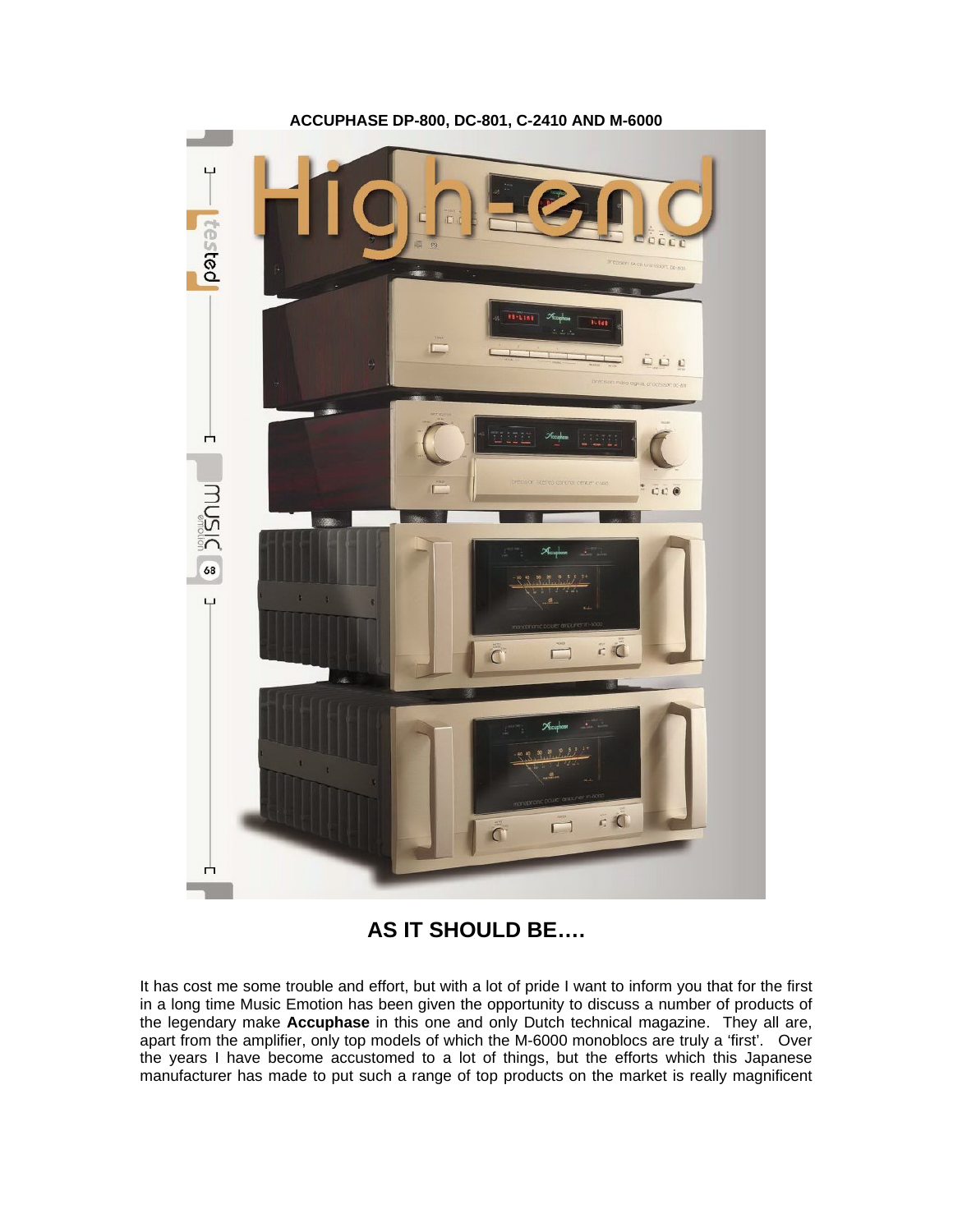and asks for much respect. For the first time in my career I had in front of me a set which could not be criticized, constructively, mechanically or electronically. Perfection really exists!

After this extremely positive introduction one would expect to read an article full of superlatives in which everything will be praised sky-high, and where I as reviewer at the end of the testing period am hardly able to stop drooling over this equipment To be fair, as a professional critic, one needs to stand firm in one's shoes and be sober when viewing so much perfection, which enormously increases the acoustic expectation. I am under great pressure, for Accuphase is a legendary brand, and sells very well in high-class circles in spite of the recession. It has a solid worldwide reputation. Hence – completely faultless – or not???

## **The starting point**

Before I started this review I thought very deeply about how to handle these products and the answer is in fact very simple, i.e. just the same as I treat any other product. I only realized what it was that I had taken on when the importer, music lover and musician to the core, Paul Hattink, dropped off the products to be tested at my home on a beautiful summer's day!

Paul uses a heavy-duty stationwagon of a well-known French make and that car was full of boxes which contained only one stereo/audio set! When offloading we made use of a heavy-duty trolley, and the large cartons were transported one by one to the back of my house. By the way, the four internal, detachable and reusable man-made fibre handles on each box of the M-6000 mono end amplifiers are truly ingenious. It is impossible to lose the top of the box when tilting it, which makes carrying it a lot safer and more pleasant. It would have been good if more manufacturers had come up with this idea! It was literally a feast to unpack the product – i.e. the beautifully polished, glossy solid wood upper panels of the DP-800 transport and DC-801 converter, the clear lay-out and excellent quality of the connectors of the C-2410 front amplifier and the almost intimidating perfection, solidity and mass of the M-6000 mono power amplifiers. The total set, which weighed nearly 200 kgs, then needed to be moved to my subterranean audio studio, which became, due to the high temperature outside, quite a sweaty operation, and both of us were soon completely soaked!

Well, one needs to make sacrifices in order to be allowed to work with weighty high-end products! My very reliable Finite Elemente Pagode Master Reference HD-12 had to be completely removed and of the six platforms only one remained free. Just enough space to place the matching Accuphase tuner? After all the heavy labour the less stressful part could begin, namely the joining of the connections. The manmade fibre protectors (which keep the connectors dustfree when not in use) were removed and what appeared was of very sound quality. Heavy duty parts, spaciously arranged, network plugs never crossing with signal cables, all of it grouped neatly and orderly. The imposing loudspeaker connections of the M-6000 monoblocs especially deserve to be mentioned. These are without exaggerating of such dimensions that even a thick tube of the central heating could go in easily! The spades of my Nirvana SX loudspeaker cables seemed all of a sudden miniature parts from Madurodam. The enormous grip of these large buttons was truly fantastic, cannot get loose and are a pleasure to use.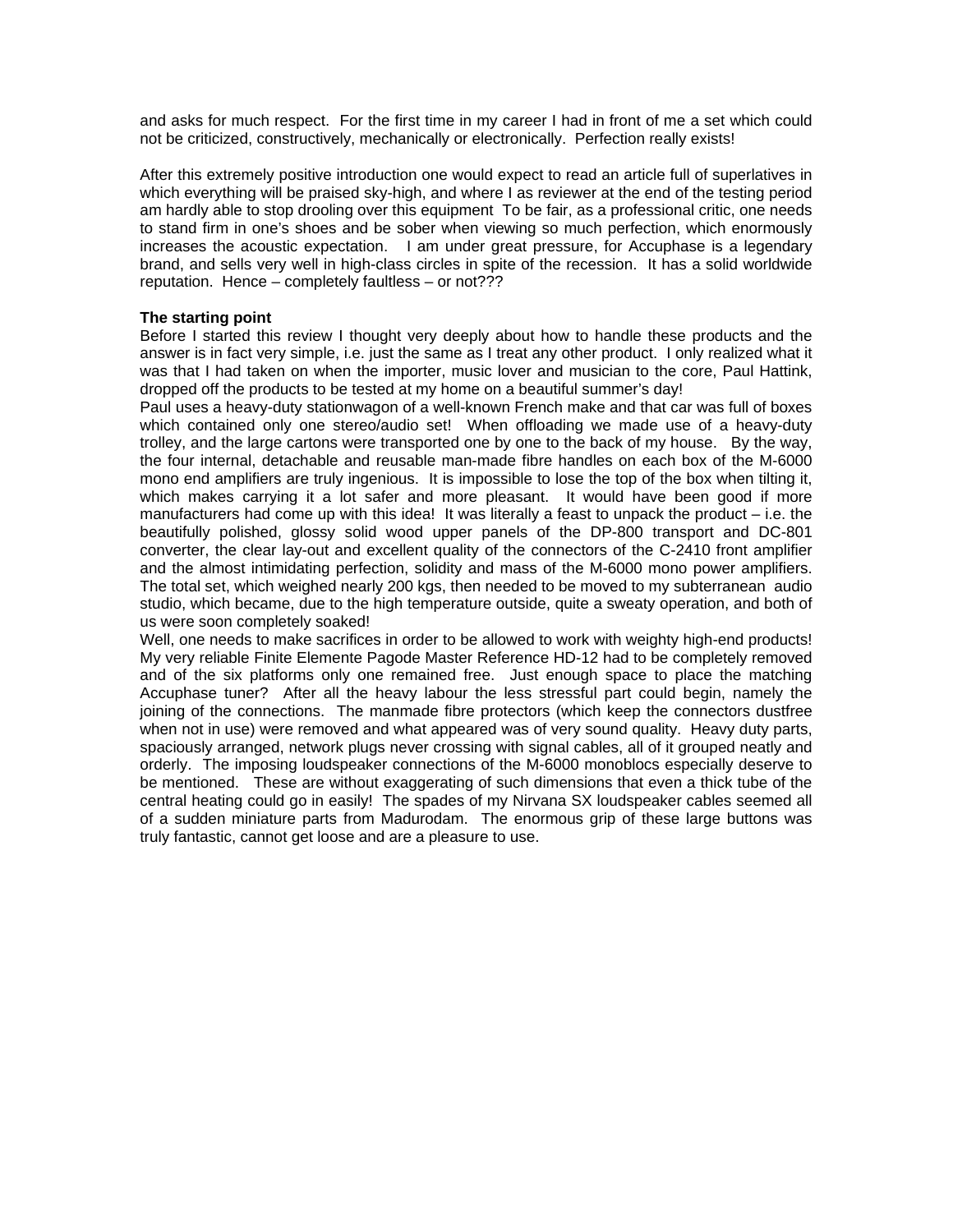

## **C-2410 pre-amplifier**

The adjustment centre for each installation and one of the most important sound-defining parts in a set is the front amplifier. The C-2410 is large and robust (20 kgs) but also of a smart appearance because of the well-chosen dimensions. The front looks nice, simple and neat with very solid turning knobs on the left and right for respectively choice of source and volume adjustment. The last one has been fitted with an AAVA volume adjustment (Accuphase Analog Vari-gain Amplifier), an advanced circuit which works without resistance and phase movements. There is also an on/off switch, loudness (!), mute and a full head telephone exit. A number of less used knobs and dials are hidden behind a wide and neat moveable cover at the front, i.e. tone regulator, exit choice regulator, phase regulator, installation of the phonotrap, exit amplifier, balance, mono, etc. The top cover has a matt grey finish, whilst the sides are of beautifully polished wood. The top-of-the-line front amplifier C-2810 has only polished wood top and sides. At the back the lay-out is beautifully clear with high quality connections whereof a good number are balanced. When opening the inside. one seems to be looking under the bonnet of a very expensive car. All building groups have been strikingly neatly hidden, all is built up in a very orderly way with very short signalroutes and the whole inside is arranged to the same perfection as on the outside. The separate trafo's for the left- and right channels are visible, as well as a completely modular construction inclusive of a very nice (optional) phonotrap. It goes without saying that the whole system can be operated by remote control.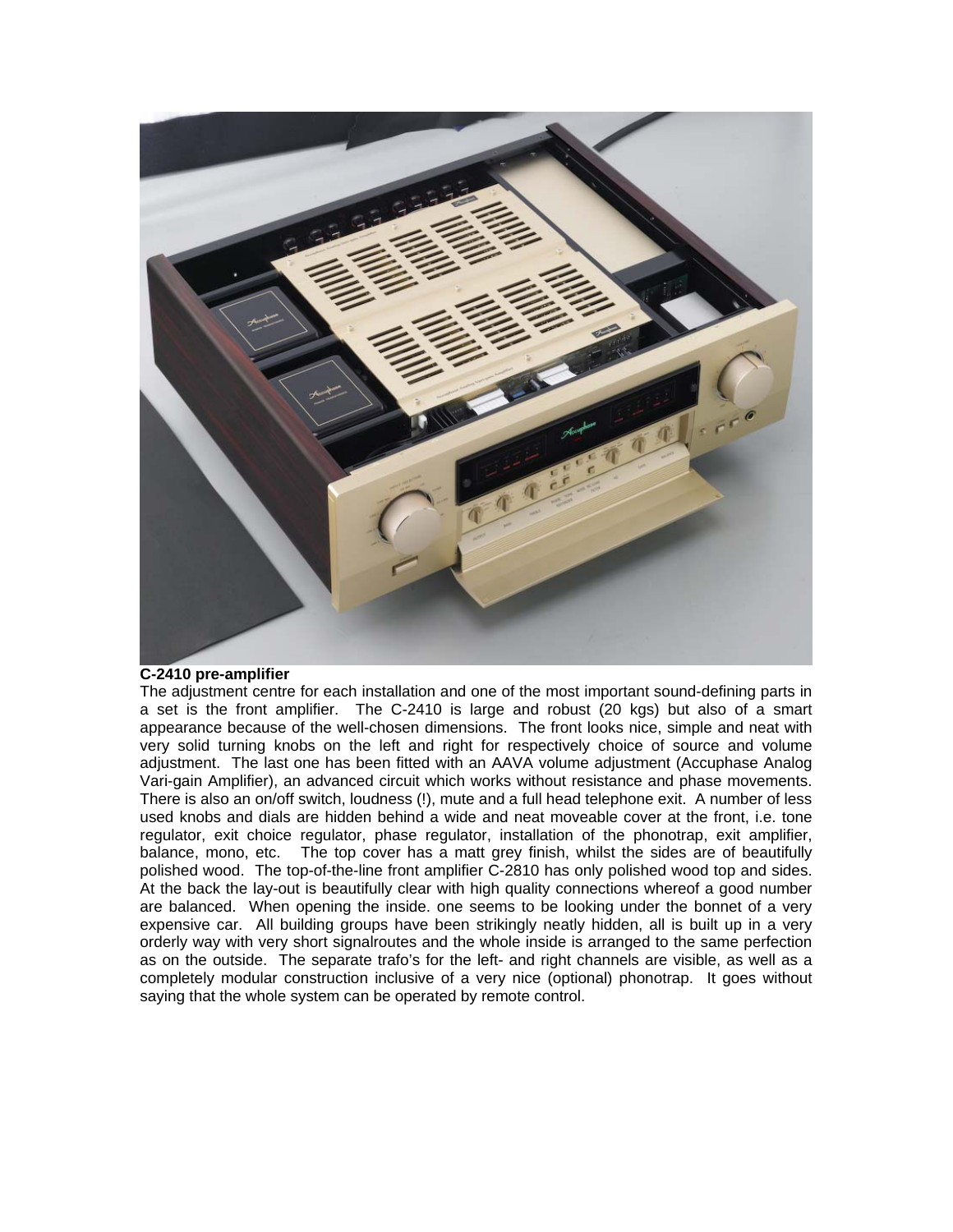

## **DP-800 (sa)cd-transport and DC-801 converter**

Keeping in mind that the C-2410 pre-amplifier ranks just below the top model C-2810, it is immediately obvious that the DP-800 transport as well as the DC-801 converter are truly 'state-ofthe-art'. In short, this is the most solid and impressive digital combo I have seen until now. Let's first have some basic information: The very solid home-made transport weighs just under 30(!) kgs. The loose converter weighs 22 kgs. It takes cd's as well as sacd's and a special feature is that, like my own North Star Design combination, the Accupahse optimal digital connection also runs via a Hi-speed link based on the well-known standard RJ-45 (network computer connector cable). The highest sampling frequency of 24 bit / 192 KHz is only available when using this Hi-Speed connection. Optic, balanced and coaxial it goes as far as 24 bit / 96 KHz. No expense or trouble have been spared to achieve the best result possible and many new techniques have been integrated. The DC-801 converter makes use of no less than eight(!) parallel Delta Sigma D/A-inverters to obtain ultimate accuracy. Like in so many top products, much trouble has been taken to get the lowest possible jitter values; analogue and digital circuits have as much as possible been kept separate in the solid housing, whilst the most sensitive signal parts have been put on Teflon printplates and apart from all used technique, much attention was given to mechanical behaviour, resulting in the suppression of inferfering vibrations.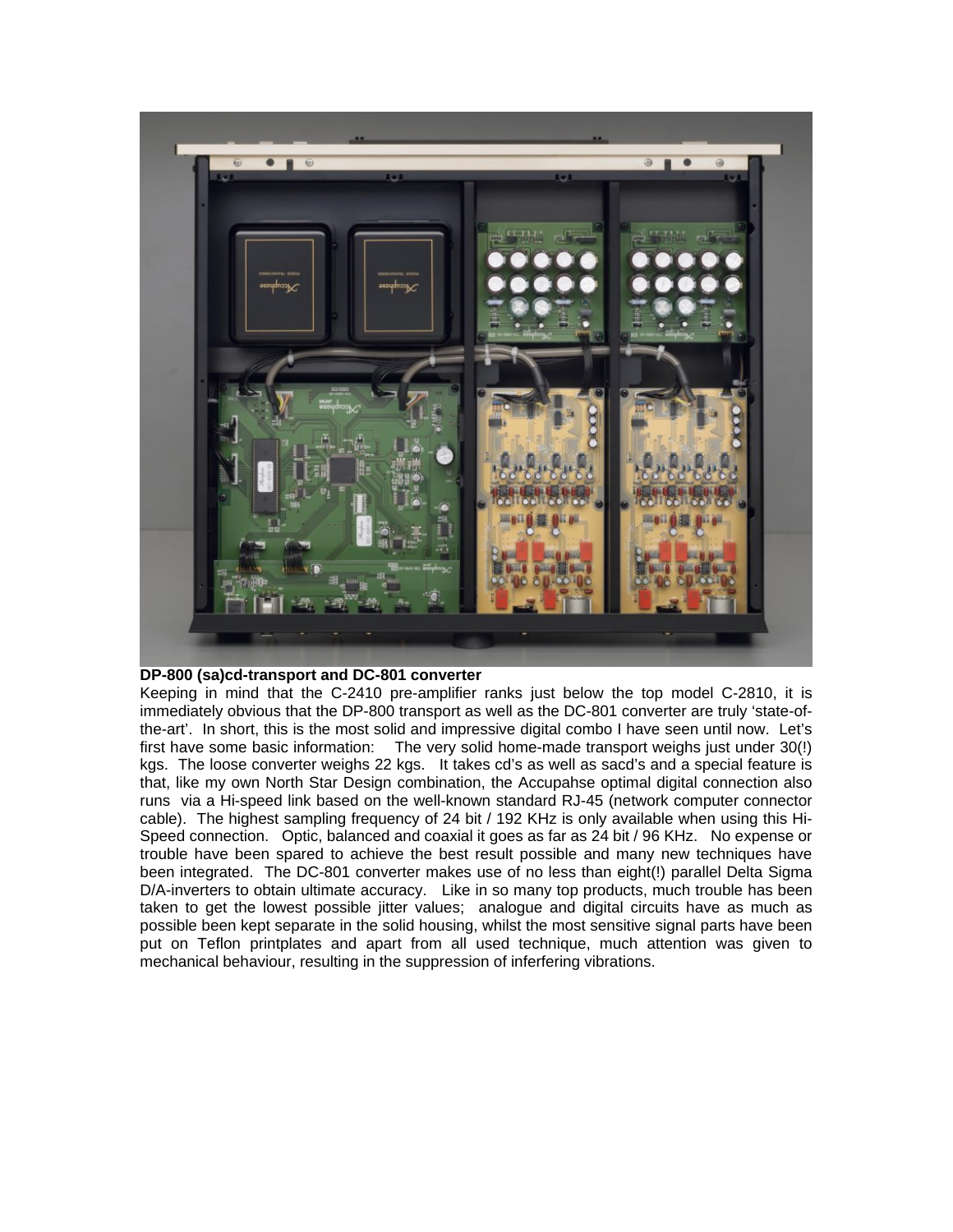

#### **M-6000 mono end amplifier**

The appearance of the M-6000 monoblocs are ultimately taking the visual cake of the whole set! These enormous mastodons have been very successfully shaped and are executed with a beautiful proportion between compactness and mass. When lifting the monoblocs (38 kgs each) it is very pleasant to find out that the massive and handsomely hidden ringcore trafo of 900 V/A is in its entirety centrally placed in its housing, which results in a beautiful distribution of weight should it have to be moved. Also the well-shaped grips on the front and back allow for a swift and precise placement on platform or audio rack. Immediately clearly recognizable are the gigantic adjustable analogue exit meters, which can, incidentally, also be switched off. This immediately emanates the so familiar Accuphase solidity. The housing and cooler ribs have been nicely sprayed, next to the well-known 'champagne gold' front, with a sort of black Nextel varnish. This is a slightly rougher type varnish, which produces a very becoming and chic result of these products and even the thickly rounded cooler ribs have been given a layer of Nextel. Impressive for someone with an eye for detail is that even the vertical cooler ribs have been fitted with an extra horizontal metal profile. This is not only useful to get rid of the last remnants of resonance, but particularly handy to lift the apparatus or to manipulate it accurately into the audio rack. In one M-6000 monobloc 16 push-pull MOS-FET's power switches will allow for an outlet capacity of 150 Watt to 8 ohm, 300 Watt to 4 ohm, 600 Wat to 2 ohm and an impressive 1200(!) Watt (music signal) to 1 ohm. This provides unconditional stability and gives the capability for adjusting and fine-tuning of just about any available loudspeaker. Should you be of the opinion that this is not yet sufficient, then it is possible to join these mono end amplifiers in tandem, to double the value!

All printplates have been manufactured from Teflon to give a constant dielectric and minimal loss, and the amplifiers are just like the above-mentioned products built up in a completely balanced way.

#### **Use and listen**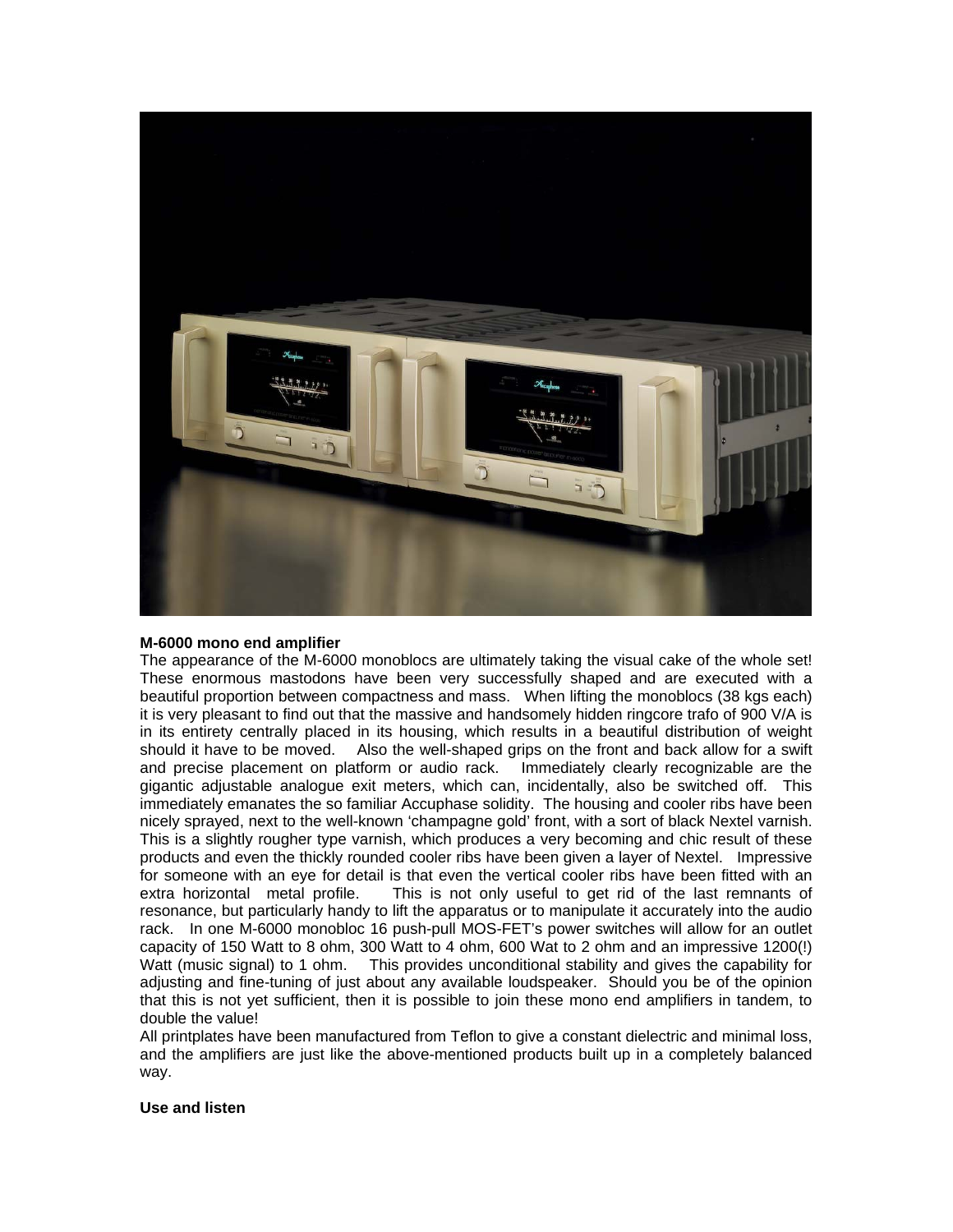According to importer Paul Hattink, who lent an important hand in mounting the equipment, a long warming-up period was not necessary and playing at the highest level should be possible soon after switching on. Before I start to discuss the proper use, first some information about the cables. During almost the whole period of testing the set was connected in a balanced way with Nirvana SL cables, which energy-technically match very well. Only towards the end nonbalanced Siltech Signature Forbes Lake generation 5 cables were used as a comparison between the DAC and front amplifier. Netcables are Nirvana PC and Essential Audiotools specimen and loudspeakercables Nirvana SX.

We used the excellent Master Contemporary C loudspeakers. After a warming-up period of only 5 minutes, even Paul, who is very well acquainted with his equipment, was literally dumbfounded by the impressive quality of the sound. After a long first listening session which we had enjoyed together the previous day, it was now time for me to give my own impressions. The first observable thing is the easy use of the Accuphase components. All switches, knobs, and connections are doing their work independently and are flexible to such an extent that I am positive they will still be doing their thankful work in 20 years' time. No buzz or noise is heard and this situation continued throughout the whole of the review period. However, the most important issue was the ultimate sound reproduction and judging from the reactions of a few acquaintances who are familiar with the Accuphase 'sound', this is the hallmark of Accuphase equipment.

First of all – what it is not. It does not resemble the reproduction of my own single ended Unison Research amplifier, i.e. air, 3D stage, transparency, timing, speed emotion, etc. but those are qualities which I have seldom heard from any transistor design. So – what does it do? A large part of the above-mentioned properties and complemented by a gigantic authority and ease, which are a hallmark for the very relaxed reproduction. No piece of music is too complex, no dynamic skip too big. Each time again a beneficent, completely convincing eloquence. It gives one the feeling to be driving in a Rolls Royce. Life is being enjoyed in civilized and easy luxury. Another aspect which is commendable is stability and reproduction. Everything is in its place and no changes are noticeable, no matter the volume. A point of interest is that although the power of the M-6000 monoblocs is noticeable when checking the strength and control of the sound, they are not like so many American designs, overpowering.



The music I played was from centipede Paul Hattink, because I particularly enjoy listening to it. The sound of his Album Stonehenge 5 – Hatfield's End (2005-001) and Concierto de Stonehenge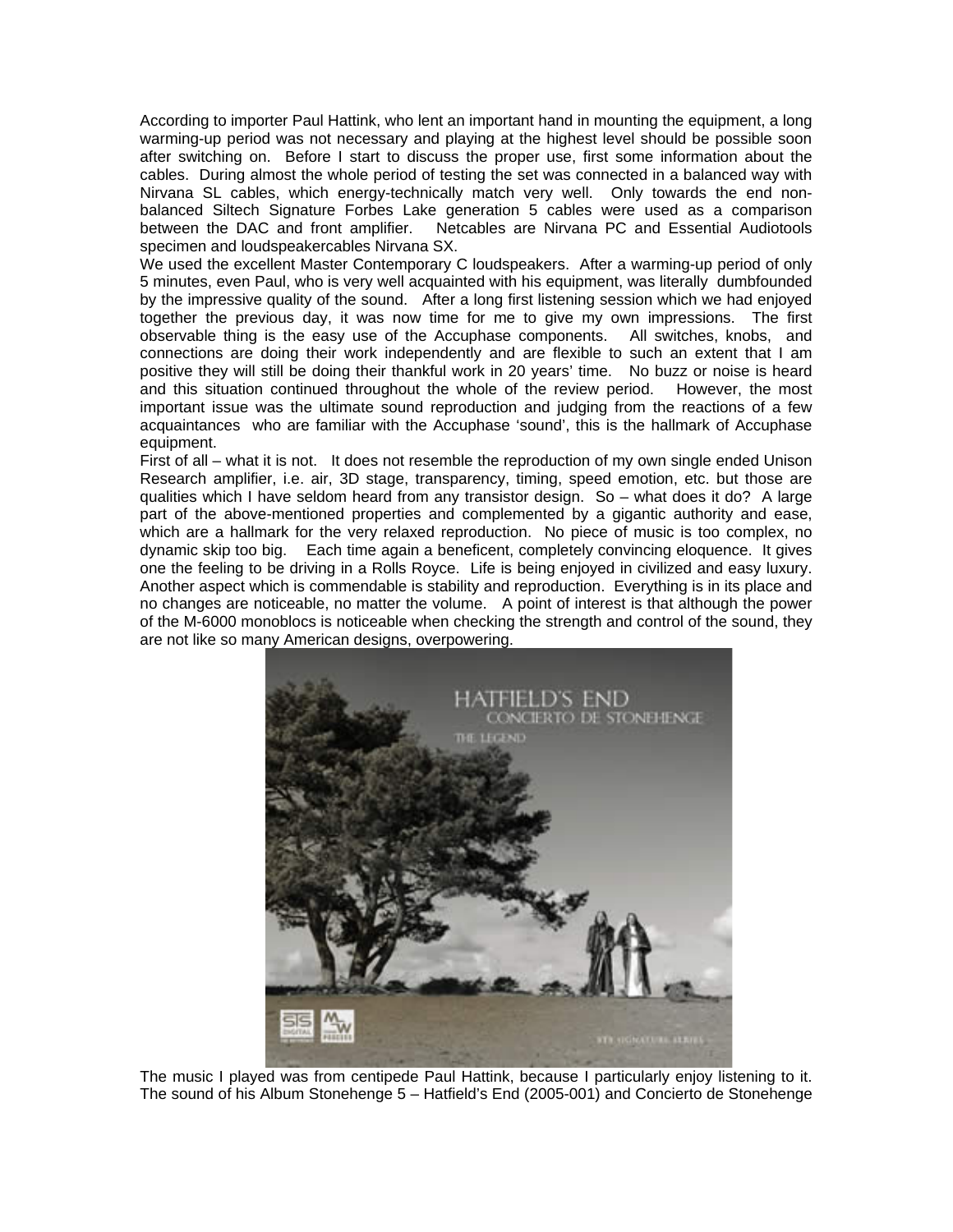(STS611187) in its new outfit sounded majestically, very exciting and intensive. The many dynamic skips, capacities and particularly beautiful tunes are reproduced in such a way that the music is experienced in a completely different manner. The sub-layer is truly profound, powerful and beautifully elaborate and the most subtle effects are not subjugated. On the contrary, because even the sounds of the analogue Juno synthesizer of Roland which was used, as well as the effect instruments of other makes, may be faultlessly analysed. Maybe the most interesting part of this set is the DP800 / DC0801 (sa)cd-combination. Truly extremely stable and beautifully built. I have a lot of respect for engineers who possess so much eye for detail and perfection. There is the valve which runs almost silently and can only just be heard in a completely quiet room. The player is also fast and without sound, although even Accuphase has not yet been successful in 'reading' a sadc as fast as for example a Philips CDM2-Pro player is able to manage this with a cd. Would this in fact be a technical possibility? However, it is still sufficiently fast. The only real disadvantage is the small text display. Sitting in my listening chair at a distance of 4 meters, I am not able or just not able to read the track number. But when the sound begins, the pleasure starts and Accuphase engages with gusto in the battle with the Esoteric P-03 and D-03 combination, which is exactly of the same price. Also as far as weight is concerned there is not much difference. For maximum objectivity I first removed both players from the complete Accuphase set hierarchy and connected them to my high-resolve and simultaneously running Unison Research amplifier. As far as tone is concerned, both players are of the same direction, i.e. a lot of pressure, authority and design in the sublayer, layer and the often problematic low-medium reach. The middle territory has an organic high-solution capacity and a textural high. There is a marked difference between the cd and sacd. Where on the Esoteric the sacd gives a clearly better achievement than the cd, with the Accuphase the sound is about the same! It is difficult to indicate which is better, as I am unable to recollect how it should be. It is of course wonderful that theoretically sacd sounds better on the Esoteric than the cd layer, but on the other hand it is great that the Accuphase is able to get so much from the cd that the sacd does not add much. And the goodness is that I still have more cd's than sacd's! Besides – the differences in sound between the two are more in the outline of the whole. Where years ago I felt that the older generation Esoteric players were inclined towards the rather clinical and analytical, it is felt that the P-03 and D-03 combination is more organic, rich and qua timbre almost tuned to a soft and relaxed direction. The Accuphase combi has a tighter outline qua contour and follows, I feel, a more neutral direction as far as pitch is concerned. The choice for one or the other depends as always on the combination of acoustics and the rest of the chain. Both are absolutely top performers. In total it has taken weeks of intensive listening to music played on the complete Accuphase set. It is remarkable that I have listened much to the music and interpretation and have paid less attention than usual to the technical aspects. The appliances were visually very much present, but because it functions all so beautifully, one feels pride in owning this set which is absolutely 100% without problems qua handling and functioning. To be very honest, I must confess that it is one of the few high-end combinations which have appeared over the past years which have done their work so completely without difficulty during the test period. No cd has been refused, no relay got stuck, no crackling, tapping or humming was heard, and even with the volume turned up high, no switch tripped. In short, all its functions were fulfilled with charisma! Of course that is extremely positive for the Accuphase make; however, it should be considered by the whole of the audio industry, as I am of the opinion that equipment in this price range should be without fault, which unfortunately is not often the case.

#### **Conclusion**

Only three words have settled in my head during the test period and these are "perfection without problems". Because that is just why Accuphase stands out above the competition. This Japanese company has worked for many years with dedication and without any exaggeration or marketing hypes on products which are rather an evolution than a revolution. Each new series of products is only marketed if the sound is indeed better than the previous one, whilst sticking to its own identity and sound properties. According to Accuphase, they do not look at or listen to other makes and continue to sail a stable direction. With complete honesty I can say that in this case